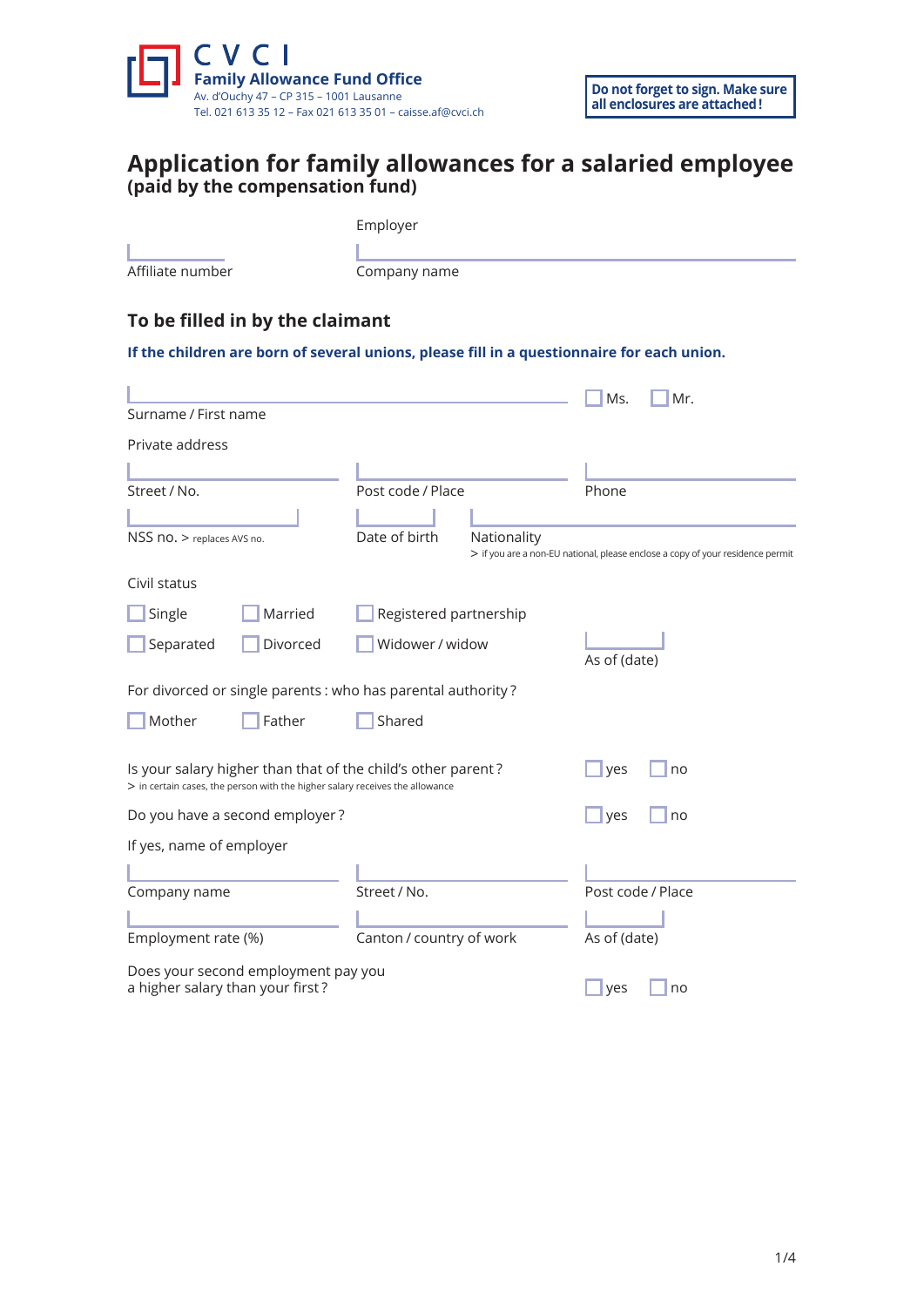

|                          | Information regarding the other parent                                  |                        |                            |                                                                                                       |
|--------------------------|-------------------------------------------------------------------------|------------------------|----------------------------|-------------------------------------------------------------------------------------------------------|
| Spouse                   | Former<br>spouse                                                        | Common-law<br>spouse   | Registered<br>partner      | Other                                                                                                 |
|                          |                                                                         |                        |                            | Ms.<br>Mr.                                                                                            |
| Surname / First name     |                                                                         |                        |                            |                                                                                                       |
| Private address          |                                                                         |                        |                            |                                                                                                       |
|                          |                                                                         |                        |                            |                                                                                                       |
| Street / No.             |                                                                         |                        | Post code / Place          |                                                                                                       |
|                          |                                                                         |                        |                            |                                                                                                       |
| $NSS$ no. $>$ if known   |                                                                         | Date of birth          | Nationality                | > if you are a non-EU national, please enclose a copy of your residence permit                        |
| Civil status             |                                                                         |                        |                            |                                                                                                       |
| Single                   | Married                                                                 | Registered partnership |                            |                                                                                                       |
| Separated                | Divorced                                                                | Widower / widow        |                            | As of (date)                                                                                          |
| <b>Employment status</b> |                                                                         |                        |                            |                                                                                                       |
| Employee                 |                                                                         |                        | Without gainful employment | Unemployed                                                                                            |
| Self-employed            |                                                                         | Self-employed farmer   |                            |                                                                                                       |
|                          |                                                                         |                        |                            |                                                                                                       |
| As of (date)             |                                                                         | Employment rate (%)    |                            | Canton / country of work                                                                              |
|                          | a progressive pre-retirement pension, remunerated vocational training): |                        |                            | If you have an employee's salary or equivalent (daily sickness / disablement benefits, paid holidays, |
| Employer's name          |                                                                         |                        |                            |                                                                                                       |
|                          |                                                                         |                        |                            |                                                                                                       |
| Company name             |                                                                         | Street / No.           |                            | Post Code / Place                                                                                     |
|                          | Do you have a second employer?                                          |                        |                            | yes<br>no                                                                                             |
| If yes, name of employer |                                                                         |                        |                            |                                                                                                       |
|                          |                                                                         |                        |                            |                                                                                                       |
| Company name             |                                                                         | Street / No.           |                            | Post code / Place                                                                                     |

Employment rate (%) Canton / country of work As of (date)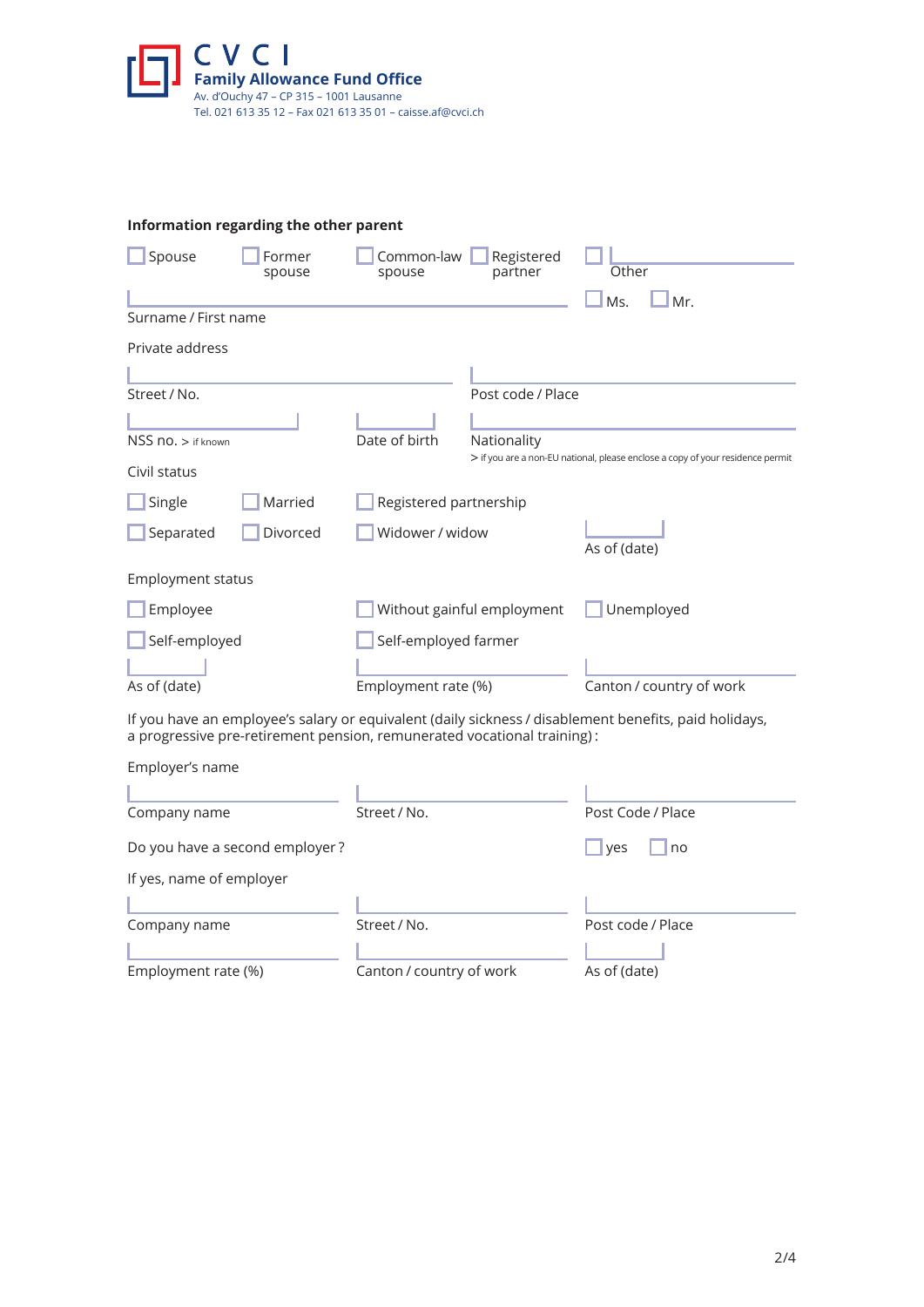

## **Children for whom the allowance is requested**

|                                                               |                         | Each child's<br>address                       | Child's<br>income<br>in his / her<br>own right<br>$>$ salary,<br>annuities, daily<br>benefits, income<br>from assets | Is the child?           |                                    |                   |                                                    |                                           |  |
|---------------------------------------------------------------|-------------------------|-----------------------------------------------|----------------------------------------------------------------------------------------------------------------------|-------------------------|------------------------------------|-------------------|----------------------------------------------------|-------------------------------------------|--|
| Surname and first name                                        | <b>Date</b><br>of birth |                                               |                                                                                                                      |                         | former                             |                   |                                                    |                                           |  |
| Child's NSS no.<br>$>$ see the Swiss health<br>insurance card | <b>Sex</b>              | $>$ if different from<br>that of the claimant |                                                                                                                      | marriage<br>the<br>from | ஃ<br>$\sigma$<br>ത<br>from<br>marr | 꽁<br>wedlo<br>out | ouse<br>ð<br>child<br><b>Sp</b><br>the<br>$\sigma$ | a foster or an<br>adopted child<br>foster |  |
|                                                               | F<br>M                  |                                               | <b>CHF</b>                                                                                                           |                         |                                    |                   |                                                    |                                           |  |
|                                                               | F<br>M                  |                                               | <b>CHF</b>                                                                                                           |                         |                                    |                   |                                                    |                                           |  |
|                                                               | F<br>M                  |                                               | <b>CHF</b>                                                                                                           |                         |                                    |                   |                                                    |                                           |  |
|                                                               | F<br>M                  |                                               | <b>CHF</b>                                                                                                           |                         |                                    |                   |                                                    |                                           |  |

### **If you are claiming the birth allowance**

Was the mother domiciled in Switzerland during the 9-month period prior to the birth ?

#### **The allowance is requested as of (date) :**

| Reasons |
|---------|
|---------|

| Payment details (in Switzerland) |              |                   |
|----------------------------------|--------------|-------------------|
|                                  |              |                   |
| Name of bank                     |              |                   |
| <b>IBAN</b><br>Account no.       |              |                   |
| Holder                           |              |                   |
|                                  |              |                   |
| Surname / First name             | Street / No. | Post code / Place |

The undersigned certifies that he / she has replied accurately and fully to all the above questions. He  /  she recognises the compensation fund's right to claim the refund of unduly paid allowances.

Place and date Signature